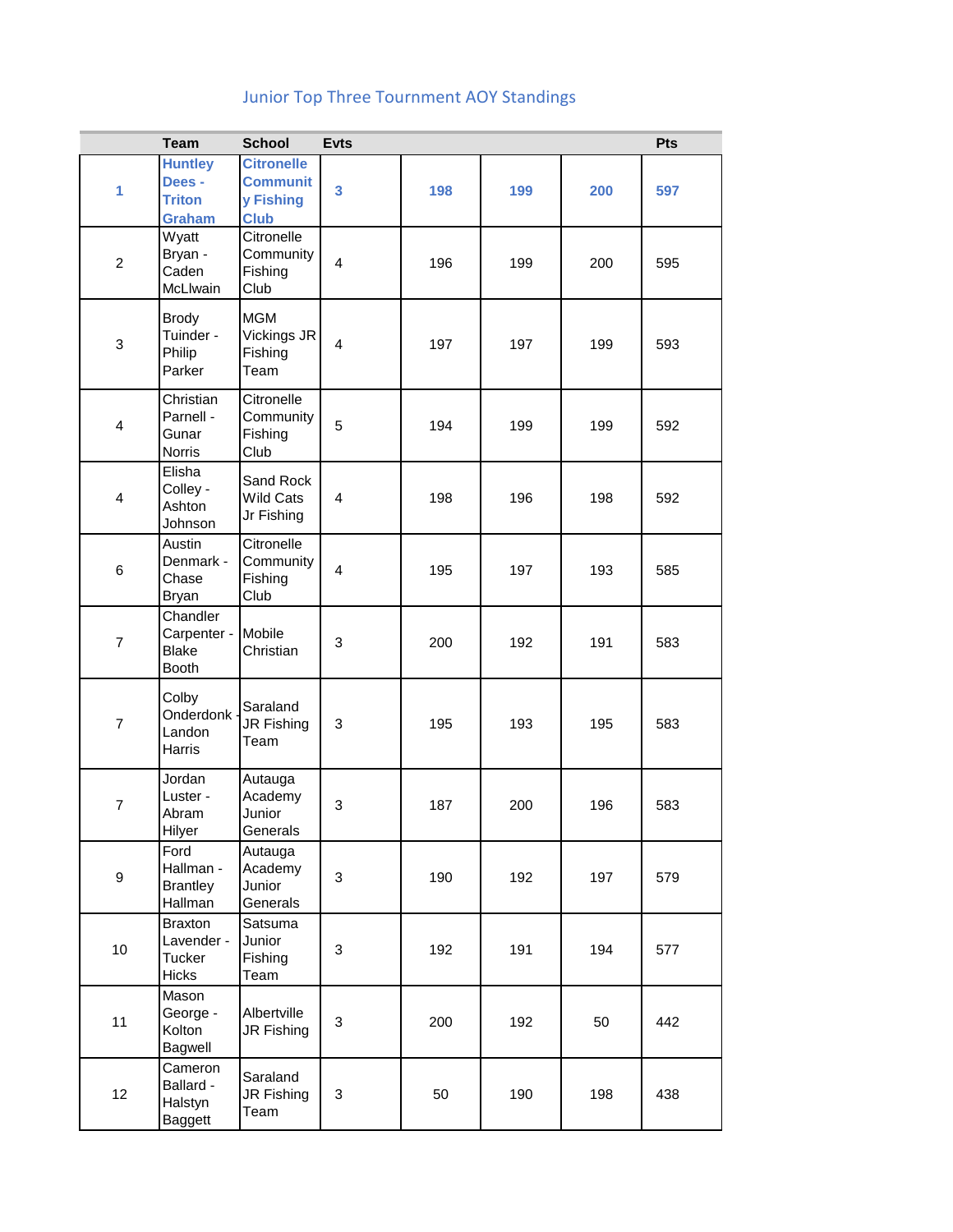| 12 | Michael<br>Maynor -<br>Andrew<br>Graves        | Hewitt<br>Junior<br>Bassin                   | $\ensuremath{\mathsf{3}}$ | 193 | 50  | 195 | 438 |  |
|----|------------------------------------------------|----------------------------------------------|---------------------------|-----|-----|-----|-----|--|
| 13 | Kelby<br>Graham -<br>Griffin<br>Turner         | Sylvania Jr<br>Fishing<br>Team               | $\overline{c}$            | 197 | 194 |     | 391 |  |
| 14 | Hunter<br>Hillman -<br>James Reid              | Citronelle<br>Community<br>Fishing<br>Club   | $\overline{c}$            | 194 | 196 |     | 390 |  |
| 15 | Skylar<br>Haney -<br>Observer                  | Valley<br>Head JR<br>Fishing                 | $\overline{c}$            | 188 | 200 |     | 388 |  |
| 16 | Noah<br>Perkins -<br>Caden<br>Richardson       | Citronelle<br>Community<br>Fishing<br>Club   | 3                         | 193 | 50  | 50  | 293 |  |
| 17 | Joshua<br>Evans -<br>Jaxon<br>Young            | <b>MGM</b><br>Vickings JR<br>Fishing<br>Team | 3                         | 50  | 189 | 50  | 289 |  |
| 18 | <b>Brady</b><br>McCamy -<br>Hunter<br>Smith    | Albertville<br>JR Fishing                    | 3                         | 50  | 186 | 50  | 286 |  |
| 19 | <b>Brodie</b><br>George -<br>Matthew<br>Warren | Satsuma<br>Junior<br>Fishing<br>Team         | $\overline{c}$            | 50  | 197 |     | 247 |  |
| 20 | Evan<br>Hilliard -<br>Huntley<br>Kirksey       | Saraland<br>JR Fishing<br>Team               | $\boldsymbol{2}$          | 191 | 50  |     | 241 |  |
| 21 | Ryann<br>McCay -<br>Ethan<br>Baumgartn<br>er   | <b>MGM</b><br>Vickings JR<br>Fishing<br>Team | $\ensuremath{\mathsf{3}}$ | 50  | 189 |     | 239 |  |
| 22 | Landon<br>Loper -<br>Tanner<br>Stokley         | <b>MGM</b><br>Vickings JR<br>Fishing<br>Team | $\mathbf{1}$              | 199 |     |     | 199 |  |
| 23 | <b>Brodie</b><br>George -<br>Hayden<br>Johnson | Satsuma<br>Junior<br>Fishing<br>Team         | $\mathbf{1}$              | 198 |     |     | 198 |  |
| 23 | Hunter<br>Hillman -<br>Noah<br>Perkins         | Citronelle<br>Community<br>Fishing<br>Club   | $\mathbf{1}$              | 198 |     |     | 198 |  |